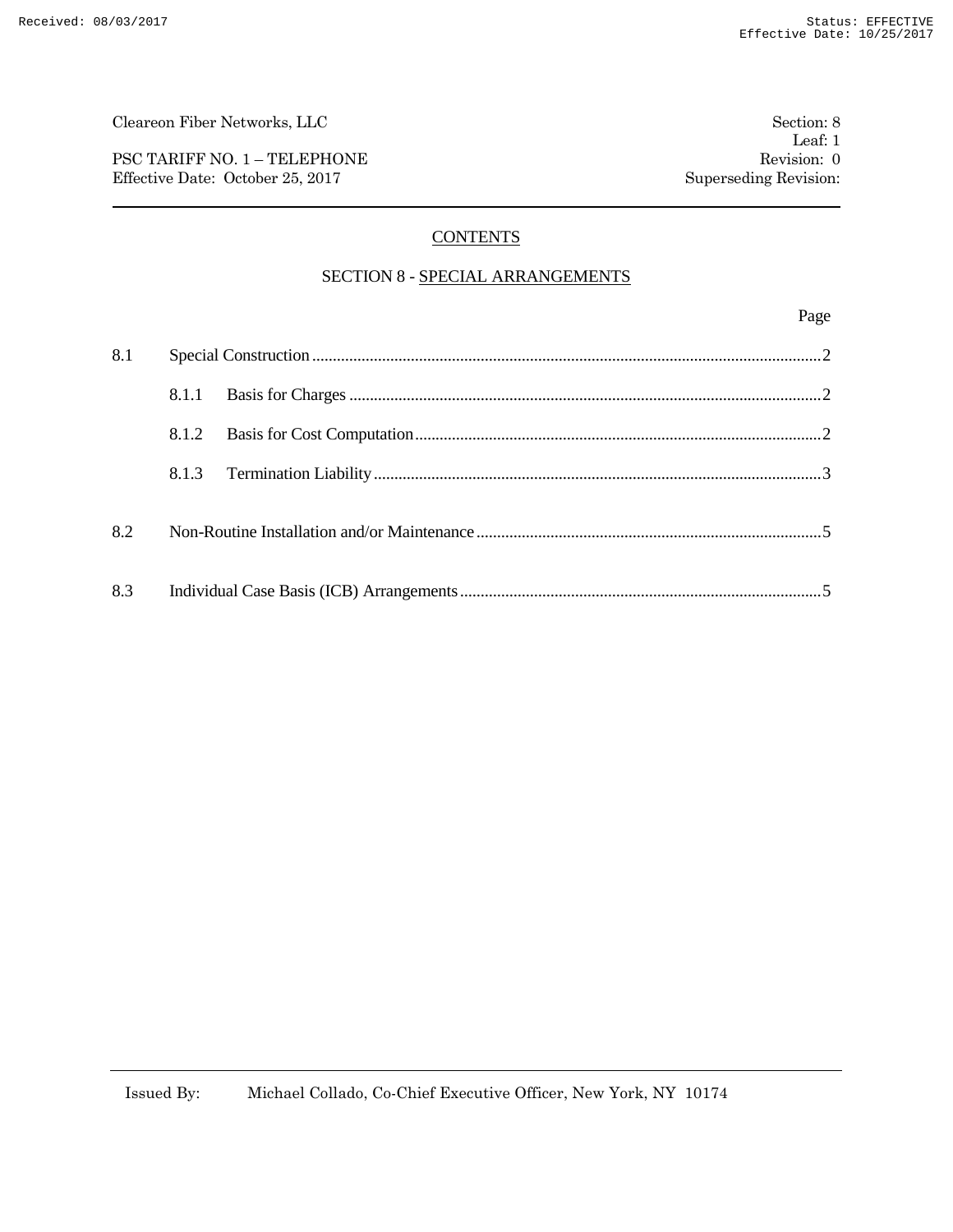PSC TARIFF NO. 1 – TELEPHONE Revision: 0<br>
Effective Date: October 25, 2017 Superseding Revision: 0 Effective Date: October 25, 2017

Leaf: 2

# SECTION 8 - SPECIAL ARRANGEMENTS

#### 8.1 SPECIAL CONSTRUCTION

8.1.1 Basis for Charges

Basis for Charges where the Company furnishes a facility or service for which a rate or charge is not specified in the Company's tariffs, charges will be based on the costs incurred by the Company (including return) and may include:

- a) nonrecurring charges;
- b) recurring charges;
- c) termination liabilities; or
- d) combinations of (a), (b), and (c).

#### 8.1.2 Basis for Cost Computation

The costs referred to in 9.1.1 preceding may include one or more of the following items to the extent they are applicable:

- A. Costs to install the facilities to be provided including estimated costs for the rearrangements of existing facilities. These costs include:
	- 1) equipment and materials provided or used;
	- 2) engineering, labor, and supervision;
	- 3) transportation; and
	- 4) rights of way and/or any required easements.
- B. Cost of maintenance.
- C. Depreciation on the estimated cost installed of any facilities provided, based on the anticipated useful service life of the facilities with an appropriate allowance for the estimated net salvage.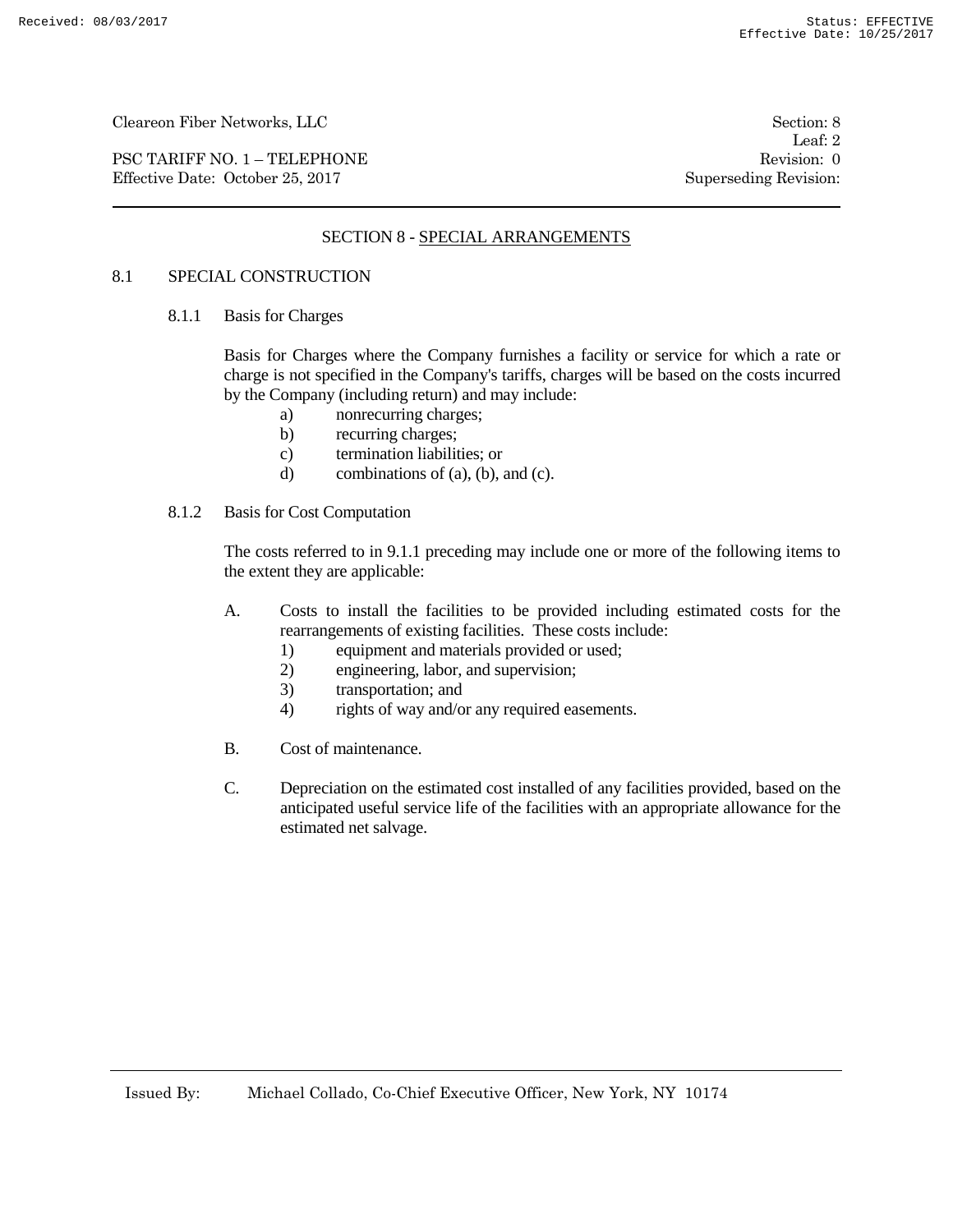PSC TARIFF NO. 1 – TELEPHONE Revision: 0 Effective Date: October 25, 2017 Superseding Revision:

Leaf: 3

## SECTION 8 - SPECIAL ARRANGEMENTS (cont'd)

#### 8.1 SPECIAL CONSTRUCTION (cont'd)

- 8.1.2 Basis for Cost Computation (cont'd)
	- D. Administration, taxes, and uncollectible revenue on the basis of reasonable average cost for these items.
	- E. License preparation, processing, and related fees.
	- F. Tariff preparation, processing and related fees.
	- G. Any other identifiable costs related to the facilities provided; or
	- H. An amount for return and contingencies.
- 8.1.3 Termination Liability

To the extent that there is no other requirement for use by the Company, a termination liability may apply for facilities specially constructed at the request of a customer.

- 8.1.3.1 The period on which the termination liability is based is the estimated service life of the facilities provided.
- 8.1.3.2 The amount of the maximum termination liability is equal to the estimated amounts (including return) for: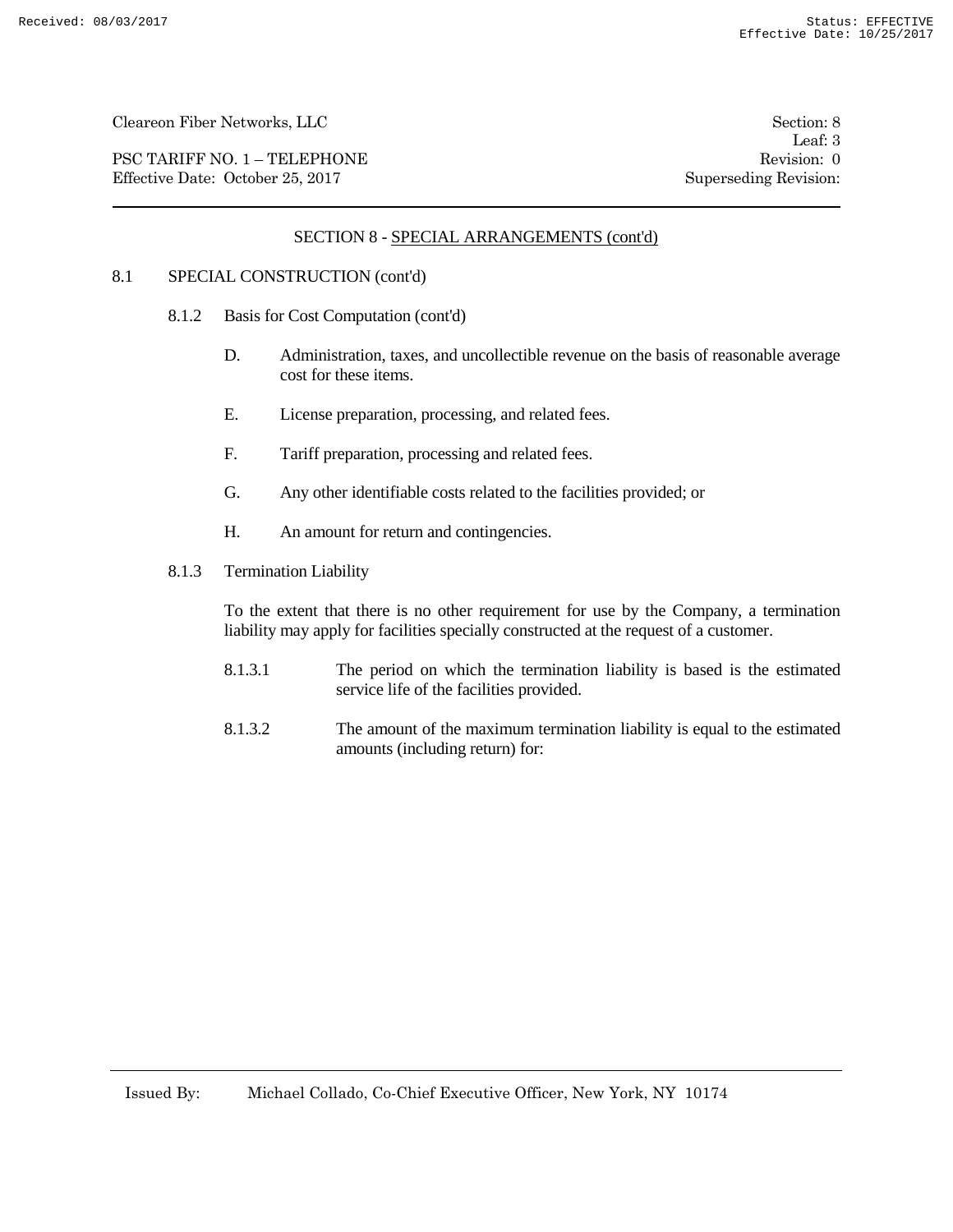PSC TARIFF NO. 1 – TELEPHONE Revision: 0<br>
Effective Date: October 25, 2017 Superseding Revision: 0 Effective Date: October 25, 2017

Leaf: 4

#### SECTION 8 - SPECIAL ARRANGEMENTS (cont'd)

### 8.1 SPECIAL CONSTRUCTION (cont'd)

8.1.3 Termination Liability (cont'd)

#### 8.1.3.2 (cont'd)

- 1. Costs to install the facilities to be provided including estimated costs for the rearrangements of existing facilities. These costs include:
	- a) equipment and materials provided or used;
	- b) engineering, labor, and supervision;
	- c) transportation; and
	- d) rights of way and/or any required easements;
- 2. license preparation, processing, and related fees;
- 3. tariff preparation, processing and related fees;
- 4. cost of removal and restoration, where appropriate; and
- 5. any other identifiable costs related to the specially constructed or rearranged facilities.
- 8.1.3.3 The termination liability method for calculating the unpaid balance of a term obligation is obtained by multiplying the sum of the amounts determined as set forth in Section 7.1.3.2 preceding by a factor related to the unexpired period of liability and the discount rate for return and contingencies. The amount determined in Section 7.1.3.2 preceding shall be adjusted to reflect the redetermined estimated net salvage, including any reuse of the facilities provided. This amount shall be adjusted to reflect applicable taxes.